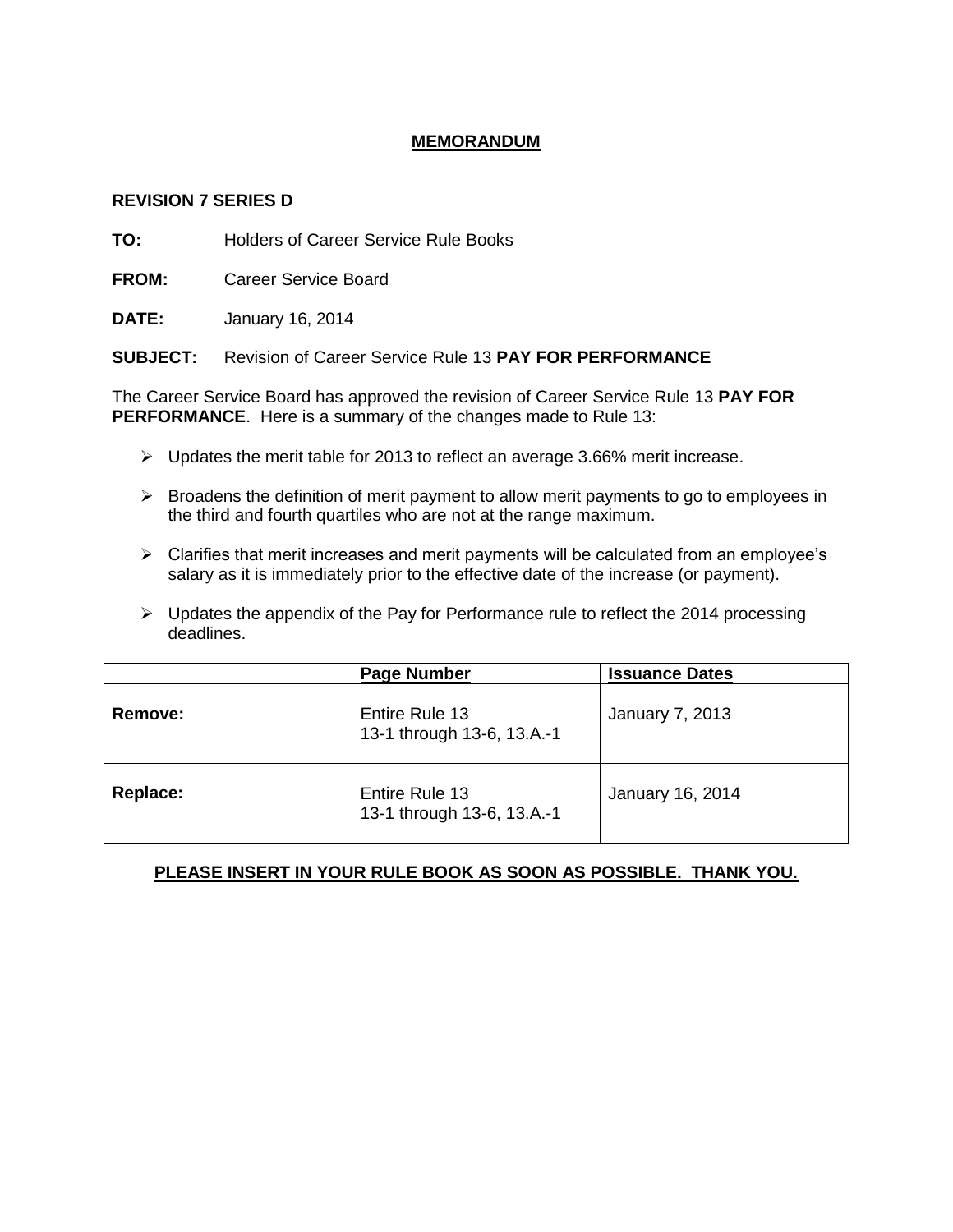### **RULE 13 PAY FOR PERFORMANCE**

(Revised January 1, 2014; Rule Revision Memo 7D)

#### Purpose statement:

The purpose of this rule is to explain the Performance Enhancement Program ("PEP") and how the individual performance of eligible Career Service employees is evaluated, reported and rewarded with merit increases and merit payments.

#### Section 13-10 Definitions:

- A. Eligible Employee: All Career Service employees are eligible for merit increases and merit payments as provided in this Rule, except:
	- 1. On-call employees;
	- 2. Employees holding positions in the Training pay schedule, which only has one pay rate and cannot support merit increases; and
	- 3. Employees who hold positions in classifications contained in the Undersheriff pay schedules.
- B. Merit Increase: Periodic increase to an employee's base rate of pay determined by an employee's performance rating and location in the applicable pay range.
- C. Merit Payment: Lump sum payment of a percentage of an employee's current annual base salary. A merit payment will not increase an employee's base rate of pay.
- D. Performance Improvement Plan ("PIP"): A document which may be used at any time during an employee's evaluation period to supplement the employee's PEP plan that may include, but is not limited to, levels of performance that must be achieved to obtain a successful rating, current performance deficiencies, support that may be provided by the department or agency, actions the employee must take to address the performance deficiencies, and a timeline for completion of the actions.

### Section 13-20 Performance Enhancement Program

#### 13-21 Purpose

The purposes of the PEP are to outline job expectations, establish performance outcomes and measures, encourage and support professional development, provide ongoing performance feedback, and evaluate performance in a timely manner.

Page issuance date: January 16, 2014 Effective date: January 1, 2014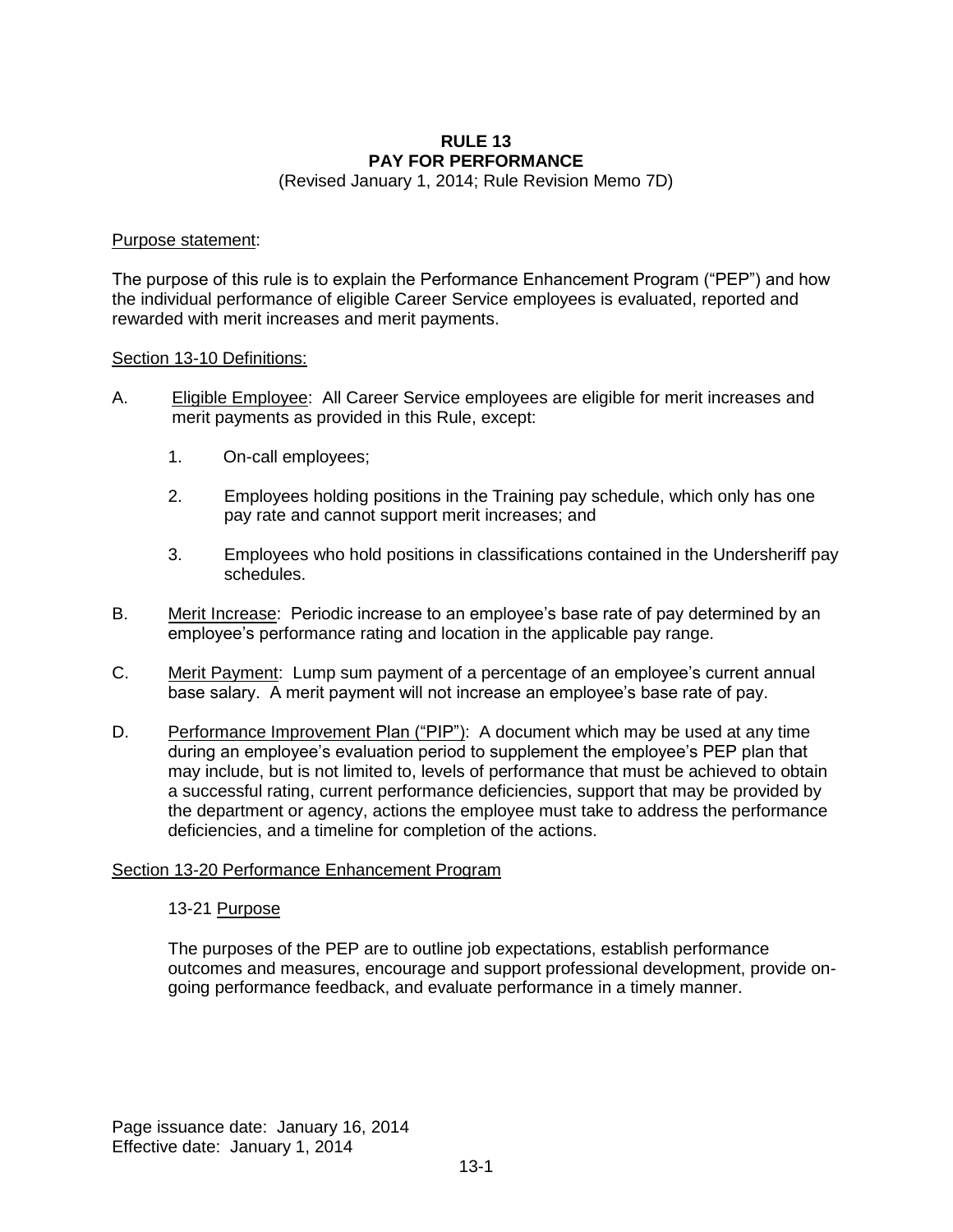## 13-22 Written PEP Plan

Upon appointment to a position, or the assignment of substantially different duties, an eligible employee's supervisor shall provide the employee with a written PEP plan setting forth the performance outcomes and measures against which an employee's performance is evaluated every year.

## 13-23 PEP Reporting

- A. All eligible employees shall have their performance for the previous calendar year formally evaluated and rated in a PEP Report ("PEPR"). This evaluation shall occur once every year according to the schedule attached as Appendix A.
- B. 1. Eligible employees who have been absent from their position for less than a calendar year shall have their performance while present at work evaluated as provided in this rule.
	- 2. Eligible employees who have been on a leave of absence from their position for all of the preceding calendar year shall have their pay adjusted to reflect what they would have received with a "Successful" merit increase set at the mid-point of the applicable range for the quartile containing the employee's pay rate.

# 13-24 Interim PEPRs

- A. Whenever an eligible employee permanently changes supervisors, an interim PEPR shall be completed by the employee's former supervisor. If the change in supervisors is the result of the employee's former supervisor terminating employment with the City, the next level manager will be responsible for completing the interim PEPR. The interim PEPR shall cover the period from the beginning of the year until the effective date of the change in supervisors.
- B. If an employee's former supervisor or next level manager fails to complete an interim PEPR and submit it to the current supervisor within thirty (30) calendar days after the transaction date, a rating of "Successful" shall be the presumptive rating for the relevant period.
- C. The employee's current supervisor shall prepare a PEPR for the entire calendar year. This performance rating should take into account the performance rating on the interim PEPR and the employee's current performance in proportion to the time spent in each assignment. However, nothing herein shall prevent an employee from receiving an overall annual rating higher or lower than the rating given on the interim PEPR.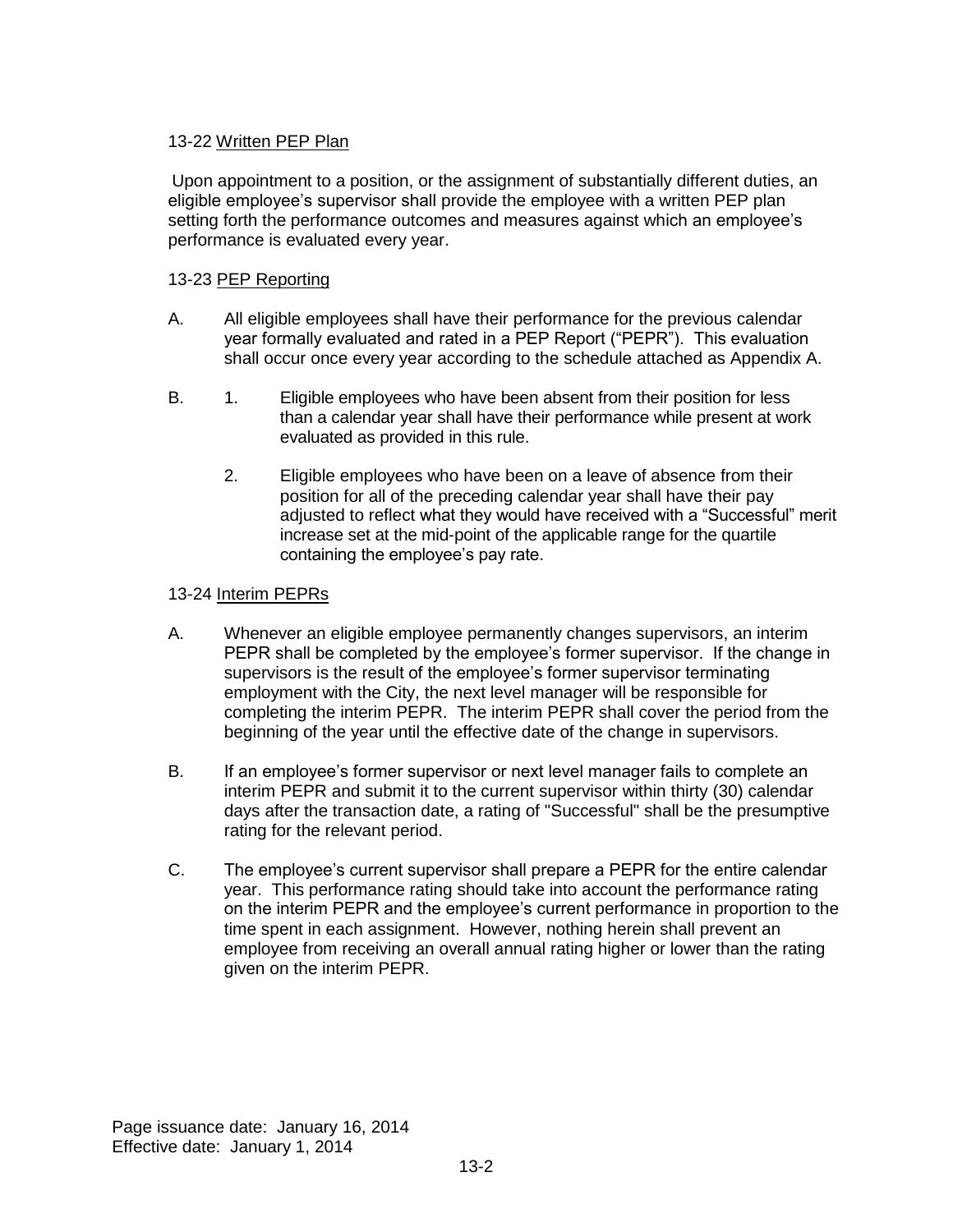### Section 13-30 PEP Process

### 13-31 Performance Ratings

- A. An eligible employee's overall performance shall be rated in an employee's PEPR as one of the following:
	- 1. Failing: Work does not meet expectations in most, if not all, areas.
	- 2. Below expectations: Meets many, but not all job requirements. Outcomes are generally less than expected, with improvement required in one or more specific areas.
	- 3. Successful: Consistently achieved performance standards.
	- 4. Exceeds expectations: Consistently performs well above expected job requirements. Outcomes frequently surpass expectations.
	- 5. Outstanding: Consistently delivers outcomes not often achieved by others; always exceeds standards.
- B. "Failing" Rating Procedure:
	- 1. If an eligible employee's annual performance rating is expected to be "Failing," the department or agency shall advise the employee of the expected rating a reasonable time in advance, but not less than seven (7) calendar days prior to the date of the meeting scheduled to review the employee's PEPR, and shall allow representation at the meeting to review the PEPR in accordance with the provisions of Rule 15 **CODE OF CONDUCT**.
	- 2. The employee shall be provided with a PIP no later than ten (10) calendar days after the date the PEPR is reviewed with the employee.

#### 13-32 Merit Increases and Merit Payments

- A. The funding for merit increases and merit payments is provided in the annual appropriation ordinance. The pay increase associated with a particular performance rating shall be reviewed annually and adjusted as necessary to reflect prevailing practices in the community. The award of merit increases and merit payments is contingent upon this annual appropriation being approved by City Council and the Mayor. In case of a conflict between ordinance and these rules, the ordinance will prevail.
- B. Departments and agencies are responsible for determining the percentage increase associated with each employee rating within each quartile. The percent increase for all eligible employees shall average 3.66% for merit increases and merit payments delivered in 2014.

Page issuance date: January 16, 2014 Effective date: January 1, 2014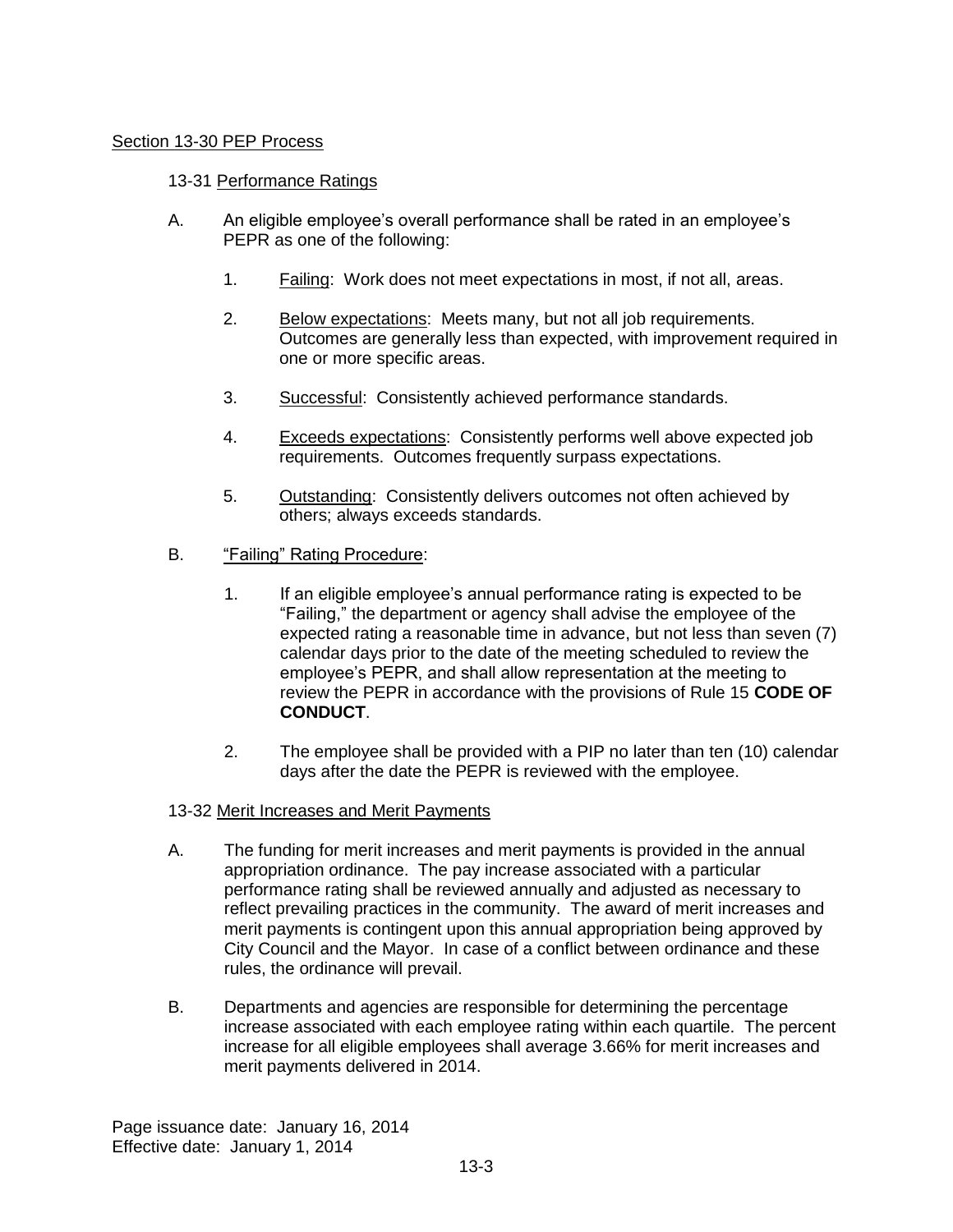# C. Merit Table:

1. Eligibility for merit increases and merit payments is based on an eligible employee's overall annual performance rating as measured by a PEPR and the quartile in which the employee's salary is found in accordance with the following table:

|                                   | 1st          | 2nd          | 3rd                                         | 4th                                          | Range               |
|-----------------------------------|--------------|--------------|---------------------------------------------|----------------------------------------------|---------------------|
| Rating                            | Quartile     | Quartile     | Quartile                                    | Quartile                                     | <b>Maximum</b>      |
| 5. Outstanding                    | 4.9-5.3%     | $4.4 - 4.8%$ | $2.8 - 3.2%$<br>plus 1%<br>Merit<br>Payment | $2.3 - 2.7%$<br>plus 1%<br>Merit<br>Payment  | 1% Merit<br>Payment |
| 4. Exceeds<br><b>Expectations</b> | 4.4-4.8%     | $3.8 - 4.2%$ | $2.3 - 2.7%$<br>plus 1%<br>Merit<br>Payment | $1.7 - 2.1\%$<br>plus 1%<br>Merit<br>Payment | 1% Merit<br>Payment |
| 3. Successful                     | $3.8 - 4.2%$ | $3.3 - 3.7%$ | $1.7 - 2.1%$<br>plus 1%<br>Merit<br>Payment | $1.2 - 1.6%$<br>plus 1%<br>Merit<br>Payment  | $0.0\%$             |
| 2. Below<br><b>Expectations</b>   | $0.0 - 0.9%$ | $0.0 - 0.6%$ | 0.0%                                        | 0.0%                                         | $0.0\%$             |
| 1. Failing                        | 0.0%         | 0.0%         | 0.0%                                        | 0.0%                                         | 0.0%                |

- 2. However, no eligible employee shall receive a merit increase that exceeds the range maximum of the pay grade assigned to the employee's job classification. If the application of this sub-paragraph results in an employee, who has earned an "Outstanding" or "Exceeds expectations" rating, receiving a merit increase that is less than the percentage increase awarded to the employee, the employee shall receive the difference between the merit increase awarded and the merit increase received in the form of an additional merit payment.
- D. In the case of a declared fiscal emergency by the Mayor, and upon the request of the Mayor, there will be no merit increases or merit payments awarded for increments of at least one year. During the declared fiscal emergency appointing authorities, managers and supervisors shall complete PEPRs for eligible employees, but no merit increases or merit payments will be awarded during this time.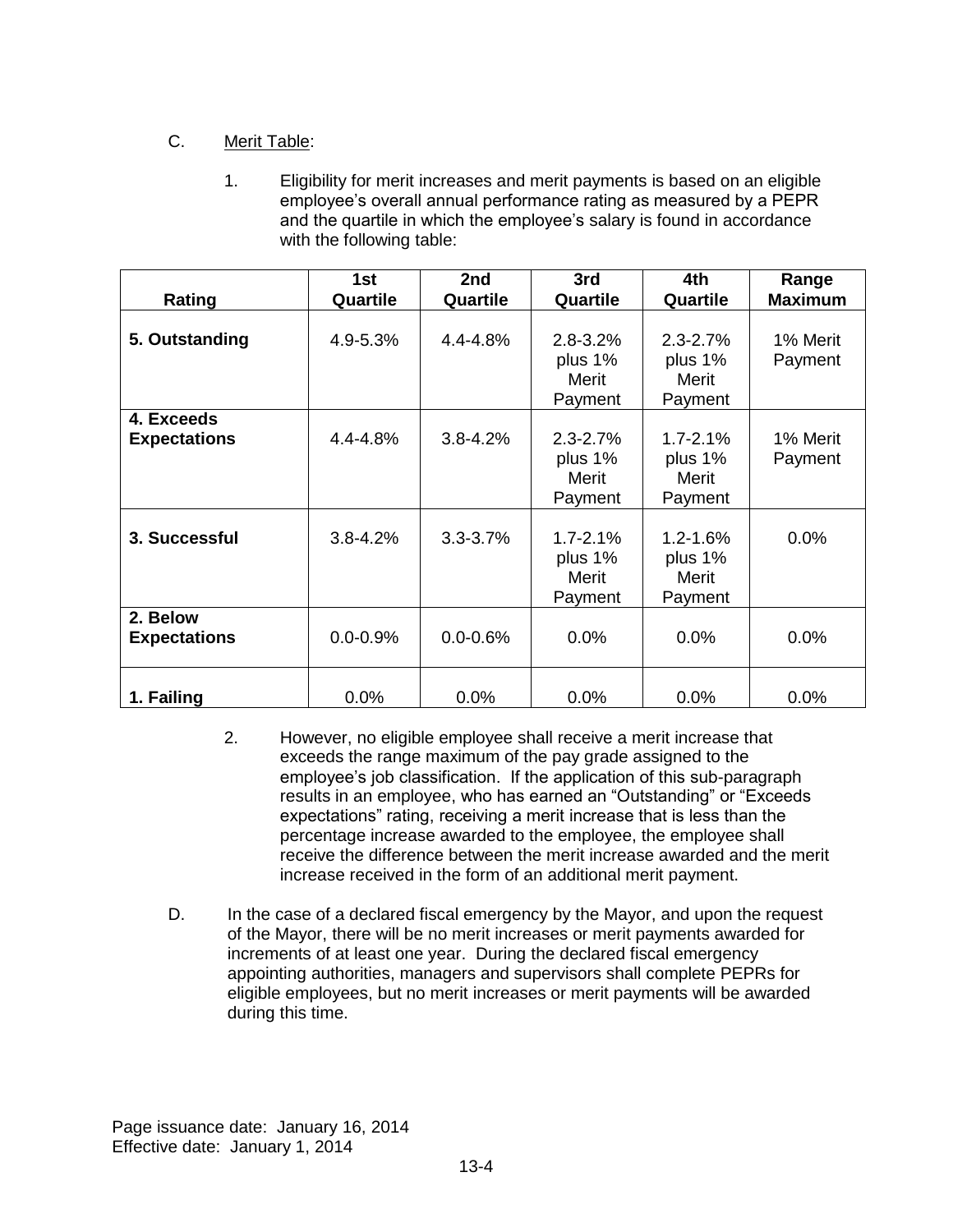### 13-33 Pro-ration for New Hires

Employees hired after January in the previous year shall have their merit increase and/or merit payment reduced by  $1/12<sup>th</sup>$  for the number of months after January their hire or re-hire date occurs. For instance, employees hired in February shall have their merit increase and/or merit payment for that year reduced by 1/12<sup>th</sup>. Employees hired in December shall have their merit increase and/or merit payment for that year reduced by  $11/12^{ths}$ .

### 13-34 Effective Date of Merit Increase

Merit increases and merit payments will be calculated from an employee's annual base salary as of the Saturday before the first Sunday of the calendar year and be effective on the first Sunday of the calendar year for eligible employees who were employed in the Career Service on December  $31<sup>st</sup>$  of the previous year.

## 13-35 Enforcement of PEPR Schedule

- A. Departments and agencies shall submit proposed merit increases and merit payments to the Office of Human Resources ("OHR") as provided in the schedule attached as Appendix A.
- B. 1. If a supervisor's or manager's failure to meet the deadlines set forth in Appendix A is a contributing reason to an appointing authority's failure to meet the deadline for submitting recommended merit increases and merit payments to the OHR for all of the appointing authority's eligible employees, the supervisor's or manager's rating shall be reduced as follows:
	- a. If the supervisor's or manager has missed a deadline, that supervisor or manager's rating for the outcome related to the timeliness of PEPRs shall not exceed "Below expectations."
	- b. Once the supervisor or manager is more than one week late in meeting a deadline set forth in Appendix A, the overall performance rating that supervisor or manager would otherwise have received for the previous calendar year shall be reduced by one rating.
	- c. Each additional seven day period of delay shall result in the supervisor's or manager's rating being reduced one rating for each additional seven day period.
	- 2. An appointing authority may request that the OHR Executive Director grant a supervisor or manager who is more than one week late in meeting a deadline set forth in Appendix A, relief from the operation of this paragraph 13-35 B, due to a showing of extenuating circumstances beyond the reasonable control or advance knowledge of the employee.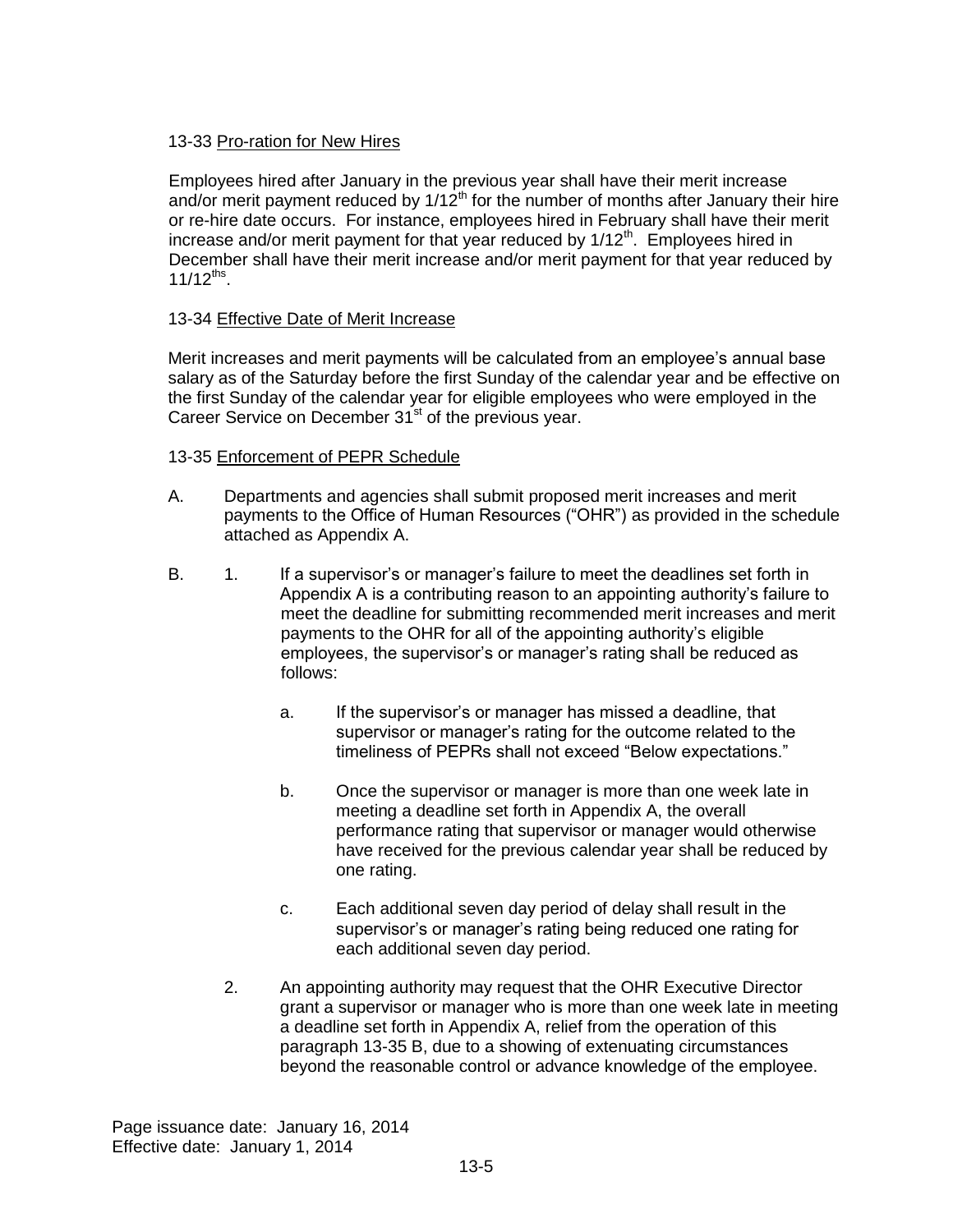C. The failure of a supervisor or manager to meet the deadlines set forth in Appendix A may also be grounds for discipline, up to and including dismissal, for failure to perform assigned duties under Rule 16 **DISCIPLINE AND DISMISSAL**.

### 13-36 Review of PEPR with Employee

Each employee's PEPR shall be reviewed with the employee as provided in the schedule attached as Appendix A.

#### 13-37 Official Records

The PEPR and any supporting documentation shall be made a permanent part of the employee's official personnel record.

### 13-38 Discipline

The PEP plan and PEPR may be used as a basis for disciplinary action under Rule 16 **DISCIPLINE AND DISMISSAL**, up to and including dismissal, if an employee's performance fails to comport with the standards set forth in the PEP plan.

#### 13-39 Grievances and Appeals Relating to PEPRs

- A. An eligible employee may grieve any performance rating pursuant to Rule 18 **DISPUTE RESOLUTION**.
- B. An eligible employee may appeal a grievance of a "Failing" rating in accordance with Rule 19 **APPEALS**. Appeals of grievances of other ratings are not permitted.
- C. An eligible employee may not grieve or appeal any other aspect of the PEP.

#### 13-40 Employees in the Community Rate and Short-range Pay Schedules

Employees holding positions in the Community Rate and Short-range pay schedules are on-call, accordingly, merit increases and merit payments are not available. However, employees in these schedules may receive a two and one quarter percent (2.25%) pay increase (not to exceed the range maximum of the applicable range) upon the approval of the appointing authority, except during a declared fiscal emergency, after having served:

- A. Two consecutive annual terms (an annual term is a minimum of three hundred (300) hours); or
- B. One term and completion of a certificate program as approved by the appointing authority.